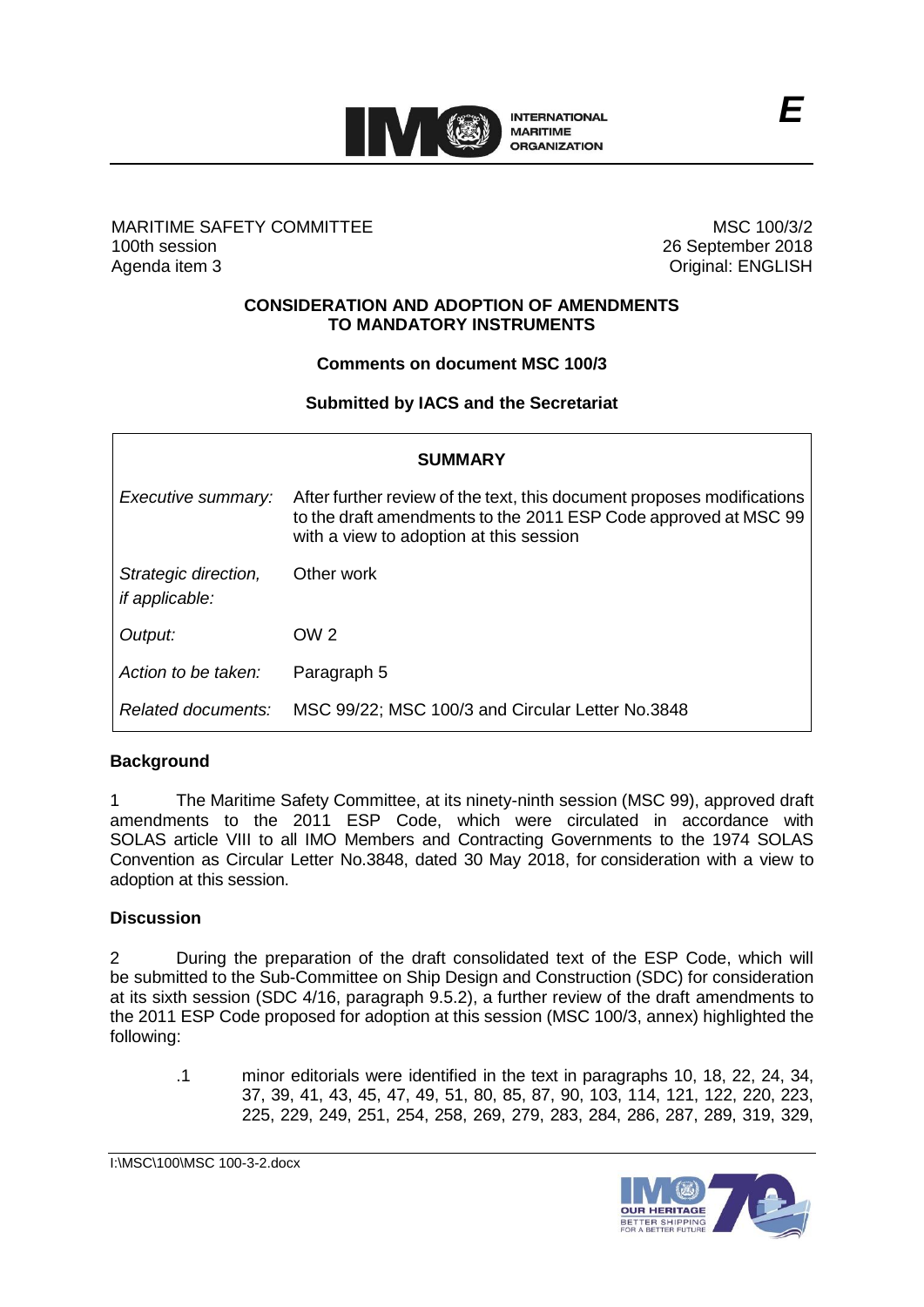331, 373, 374, 385, 430, 435, 440, 455, 459, 468, 477, 502, 503, 508, 514, 517, 533, 541, 578, 616, 618, 644, 663, 677, 680, 745, 763, 764, 825, 827, 835, 872, 877 and 881. Many of these corrections replace the phrase "is to" by "are to", and vice versa, depending on the context referred to. Another example is changing "DWT" to "dwt";

- .2 that in the following paragraphs/sections of the 2011 ESP Code containing mandatory requirements, the word "should" needed to be aligned with the mandatory language used in the IACS Unified Requirement (UR) Z10 series:
	- .1 paragraph 4.2.3.3 of part A of annex A;
	- .2 paragraph 1.1.5, section 5.5 and paragraph 6.3.2 of part B of annex A;
	- .3 paragraphs 1.1.4, 2.1.3 and 2.1.6, section 5.5, and paragraph 6.1.3 of part A of annex B; and
	- .4 paragraphs 1.1.4 and section 5.5 of part B of annex B.
- .3 annex 13 to part A of annex B was inadvertently made recommendatory, except for appendix 3, which should be kept as recommendatory as per annex III of IACS UR Z10.4;
- .4 that recommendatory appendix 3 of annex 12 to part B of annex B was inadvertently made mandatory; and
- .5 some further specific modifications, as set out in the annex, were identified.

## **Proposals**

3 Following the above discussion, it is proposed to instruct the Drafting Group on Amendments to Mandatory Instruments to:

- .1 correct minor editorials in paragraphs 10, 18, 22, 24, 34, 37, 39, 41, 43, 45, 47, 49, 51, 80, 85, 87, 90, 103, 114, 121, 122, 220, 223, 225, 229, 249, 251, 254, 258, 269, 279, 283, 284, 286, 287, 289, 319, 329, 331, 373, 374, 385, 430, 435, 440, 455, 459, 468, 477, 502, 503, 508, 514, 517, 533, 541, 578, 616, 618, 644, 663, 677, 680, 745, 763, 764, 825, 827, 835, 872, 877 and 881 of the annex to the draft MSC resolution (MSC 100/3, annex);
- .2 align paragraphs and sections of the 2011 ESP Code containing mandatory requirements (see paragraph 2.2 above) with the mandatory language used in IACS Unified Requirement (URs) Z10 series;
- .3 delete the footnote to the title of annex 13 to part A of annex B (paragraph 671 of the annex to the draft MSC resolution (MSC 100/3, annex)) and amend its language accordingly, replacing the word "should" with the phrase "is to" or "are to" in paragraphs 1.1, 1.2, 2 (not including the second word "should"), 2.1.1, 2.1.2, 2.2.1, 2.2.1.1, 2.2.1.2, 1 (appendix 1) and 8 (appendix 1);
- .4 amend the second sentence of paragraph 2 of annex 12 to part B of annex B and appendix 3 of this annex with non-mandatory language, correcting paragraph 873 and removing paragraphs 879 to 893 of the annex to the draft MSC resolution (MSC 100/3, annex); and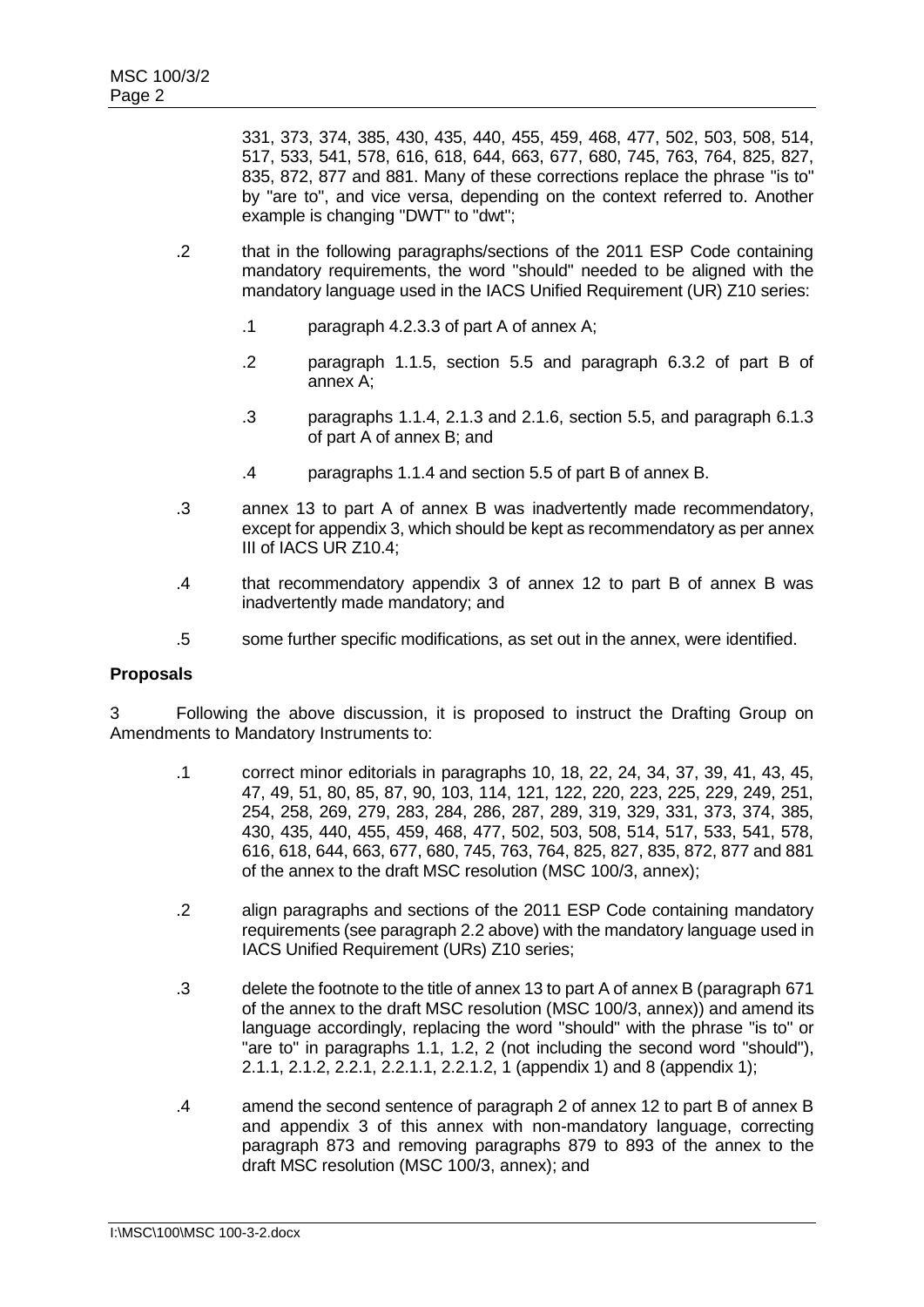.5 consider further specific modifications, as set out in the annex, and advise the Committee accordingly.

4 IACS herewith confirms its readiness to provide the drafting group with proposals on how the editorials listed in paragraphs 2.1 to 2.5 should be corrected.

## **Action requested of the Committee**

5 The Committee is invited to note the discussion in paragraph 2, consider the proposals in paragraph 3 and note the offer in paragraph 4; and take action, as appropriate.

\*\*\*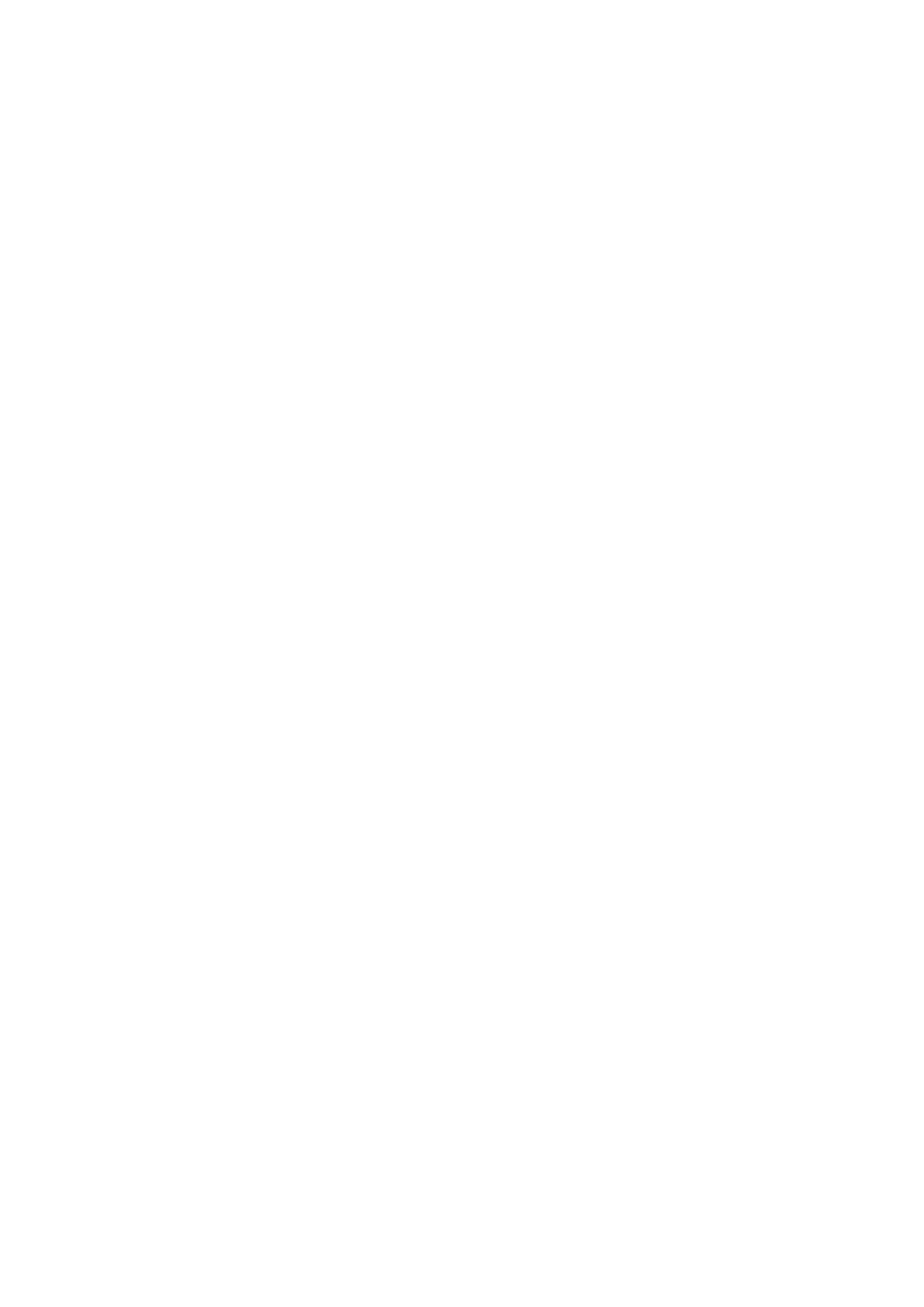## **ANNEX**

#### **DRAFT MODIFICATIONS TO THE DRAFT AMENDMENTS TO THE 2011 ESP CODE (MSC 100/3, ANNEX)<sup>1</sup>**

1 To improve its readability, paragraph 5.6.3 of part A of annex A (see paragraph 77 of the annex to the draft MSC resolution) should be further amended to read as follows:

"Surveys of tanks or applicable holds by means of boats or rafts aremay only to-be undertaken with the agreement of the surveyor, who is to take into account the safety arrangements provided, including weather forecasting and ship response under foreseeable conditions and provided the expected rise of water within the tank does not exceed 0.25 m."

2 In order to make correct reference to IACS CSR, the following corrections should be made:

- .1 footnote 7 in paragraph 110 should be corrected as "Chapter 13 Section 3 of Chapter 3 of IACS CSR for Bulk Carriers or Chapter 13 Section 3 of Chapter 3 of Part 1 of IACS CSR BC&OT.";
- .2 footnote 14 in paragraph 353 should be corrected as "Section 3 of Chapter 3 of IACS CSR for Bulk Carriers or Section 3 of Chapter 3 Chapter 13 of Part 1 of IACS CSR BC&OT.";
- .3 footnotes 20 and 22 in paragraph 539 should be corrected as "Refer to paragraph 2.1.2.1 1.4.2.1 of Section 12 of IACS CSR for Oil Tankers or Section 2 of Chapter 13 of Part 1 of IACS CSR BC&OT.";
- .4 footnote 21 in paragraph 539 should be corrected as "Refer to paragraph 2.1.2 1.4.2 of Section 12 of IACS CSR for Oil Tankers or Section 2 of Chapter 13 of Part 1 of IACS CSR BC&OT."; and
- .5 the footnote number "20" of paragraph 8.2.2 of paragraph 539 should be replaced with "21".

3 To improve clarity, in paragraph 8.2.2 of part A of annex A (see paragraph 110 of the annex to the draft MSC resolution), and in paragraph 8.2.2 of part B of annex A (see paragraph 353 of the annex to the draft MSC resolution), the definition of  $t_m$  should be further amended to read as follows, respectively:

 $"t<sub>m</sub>$  measured thickness, in mm, on one item, i.e. average thickness on one item using the various measurements taken on this same item during periodical ship's in service surveys of ships in service."

4 To improve its comprehension, in section 5.3 of annex 5 of part A of annex A (see paragraph 160 of the annex to the draft MSC resolution), the text "where the firm failed to informed of any alteration referred to in 4 to the organization recognized by the Administration as required"; should be replaced with the text "where the firm failed to report to the organization recognized by the Administration any alteration referred to in 4, as required".

<sup>&</sup>lt;sup>1</sup> Tracked changes are created using "strikeout" for deleted text and "grey shading" to highlight all modifications and new insertions, including deleted text.